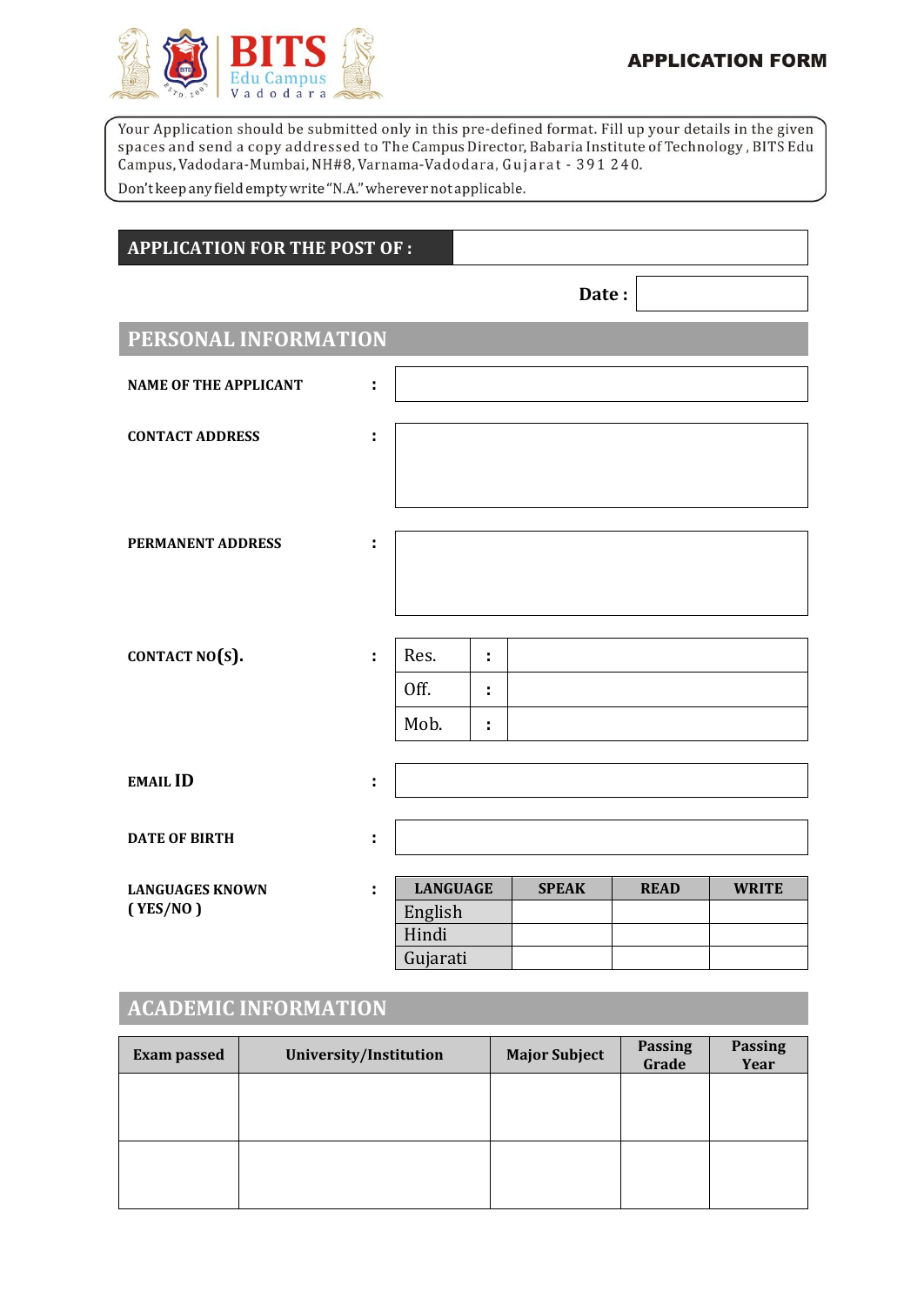# **ADDITIONAL SKILLS / CERTIFICATIONS**

| <b>Courses</b> | <b>Institution / Academy</b> | Passing<br>Grade | Passing<br>Year |
|----------------|------------------------------|------------------|-----------------|
|                |                              |                  |                 |
|                |                              |                  |                 |
|                |                              |                  |                 |
|                |                              |                  |                 |
|                |                              |                  |                 |
|                |                              |                  |                 |
|                |                              |                  |                 |
|                |                              |                  |                 |
|                |                              |                  |                 |
|                |                              |                  |                 |

# **TOTAL WORK EXPERIENCE**

| <b>TOTAL EXPERIENCE IN YEARS</b> |  |
|----------------------------------|--|
| <b>ACADEMIC EXPERIENCE</b>       |  |
| <b>PROFESSIONAL EXPERIENCE</b>   |  |

# **EXPERIENCE DETAILS** *(ATTACH EXTRA COPY IF REQUIRED)*

### **NOTE : PLEASE START FILLING DETAILS FROM YOUR PRESENT EMPLOYMENT**

 $\mathsf{r}$ 

**01. COMPANY / INSTITUTION :**

**PERIOD** 

**DESIGNATION :**

| to |
|----|
|    |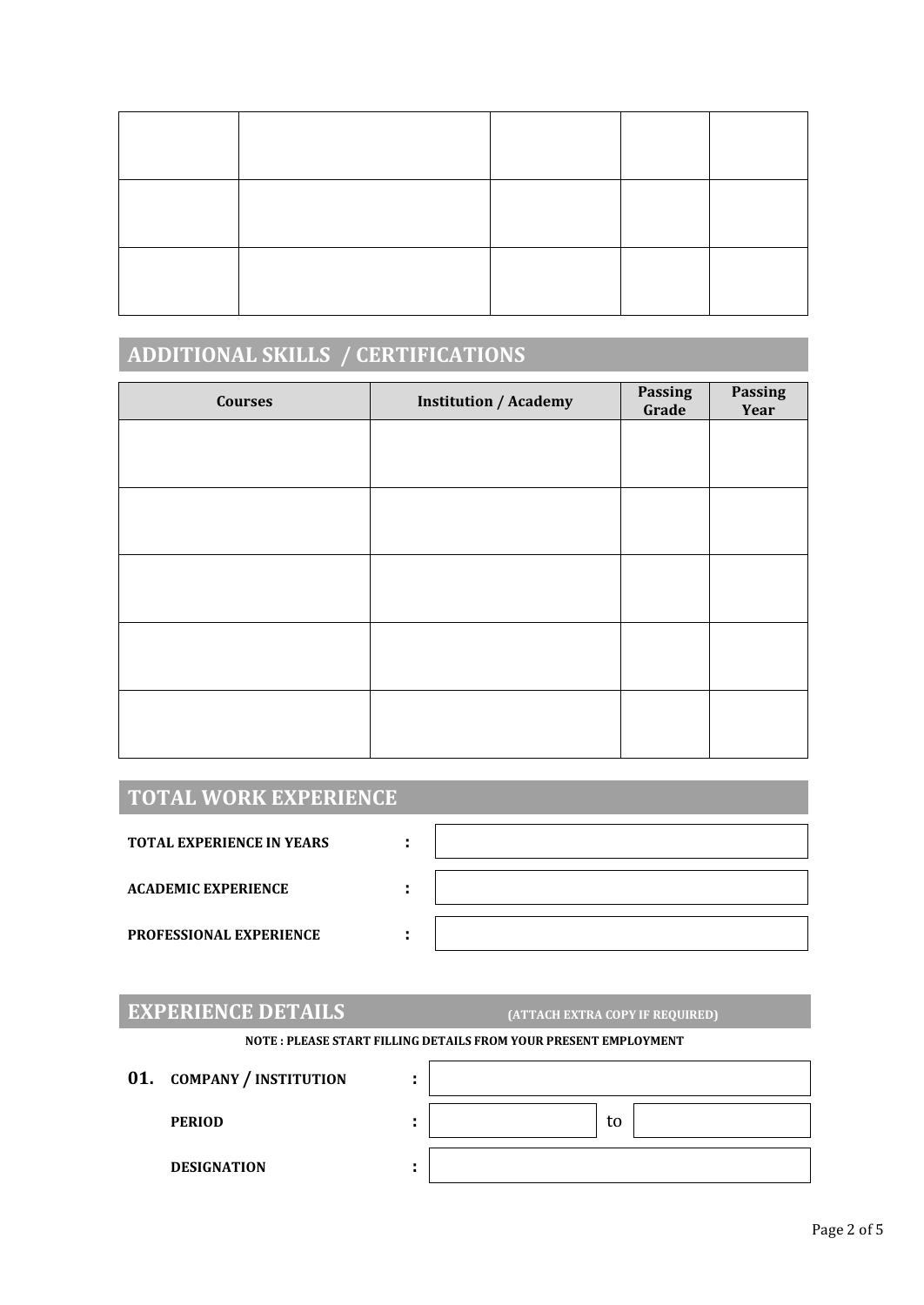| <b>JOB PROFILE-DESCRIPTION</b> |  |
|--------------------------------|--|
|--------------------------------|--|



**02. COMPANY / INSTITUTION :**

**DESIGNATION :**

**JOB PROFILE-DESCRIPTION :**



**03. COMPANY / INSTITUTION :**

**DESIGNATION :**

**JOB PROFILE-DESCRIPTION :**

**04. COMPANY / INSTITUTION :**

**DESIGNATION :**

**JOB PROFILE-DESCRIPTION :**

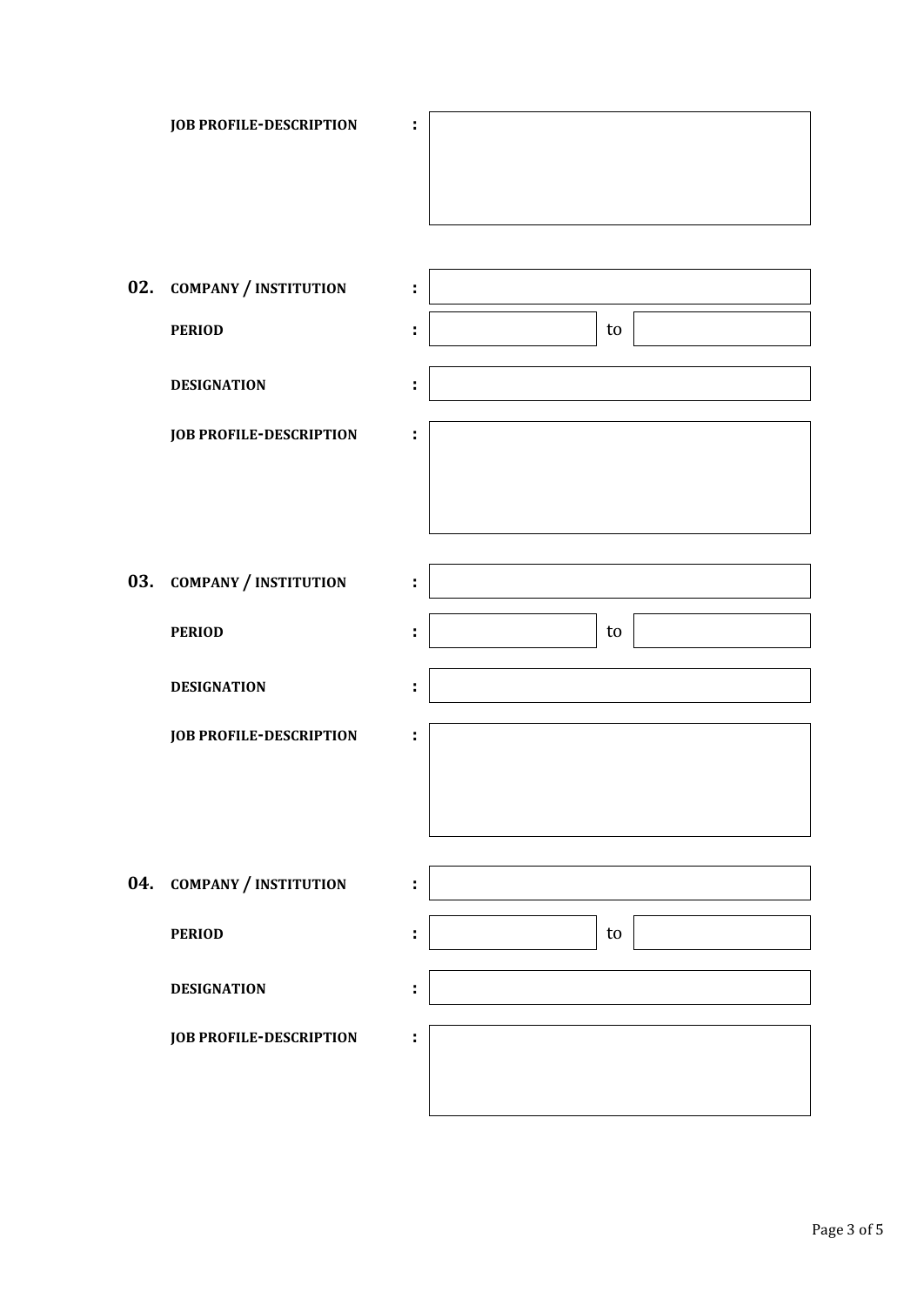### **PROJECTS / R&D / PAPER PUBLICATION-PRESENTATION / BOOKS PUBLISHED / WORKSHOP-SEMINARS / SCHOOLS**

**(ATTACH EXTRA COPY IF REQUIRED)**

| 01) |  |  |  |
|-----|--|--|--|
|     |  |  |  |
|     |  |  |  |
|     |  |  |  |
|     |  |  |  |
|     |  |  |  |
|     |  |  |  |

### **02)**

# **03)**

### **04)**

### **05)**

# **06)**